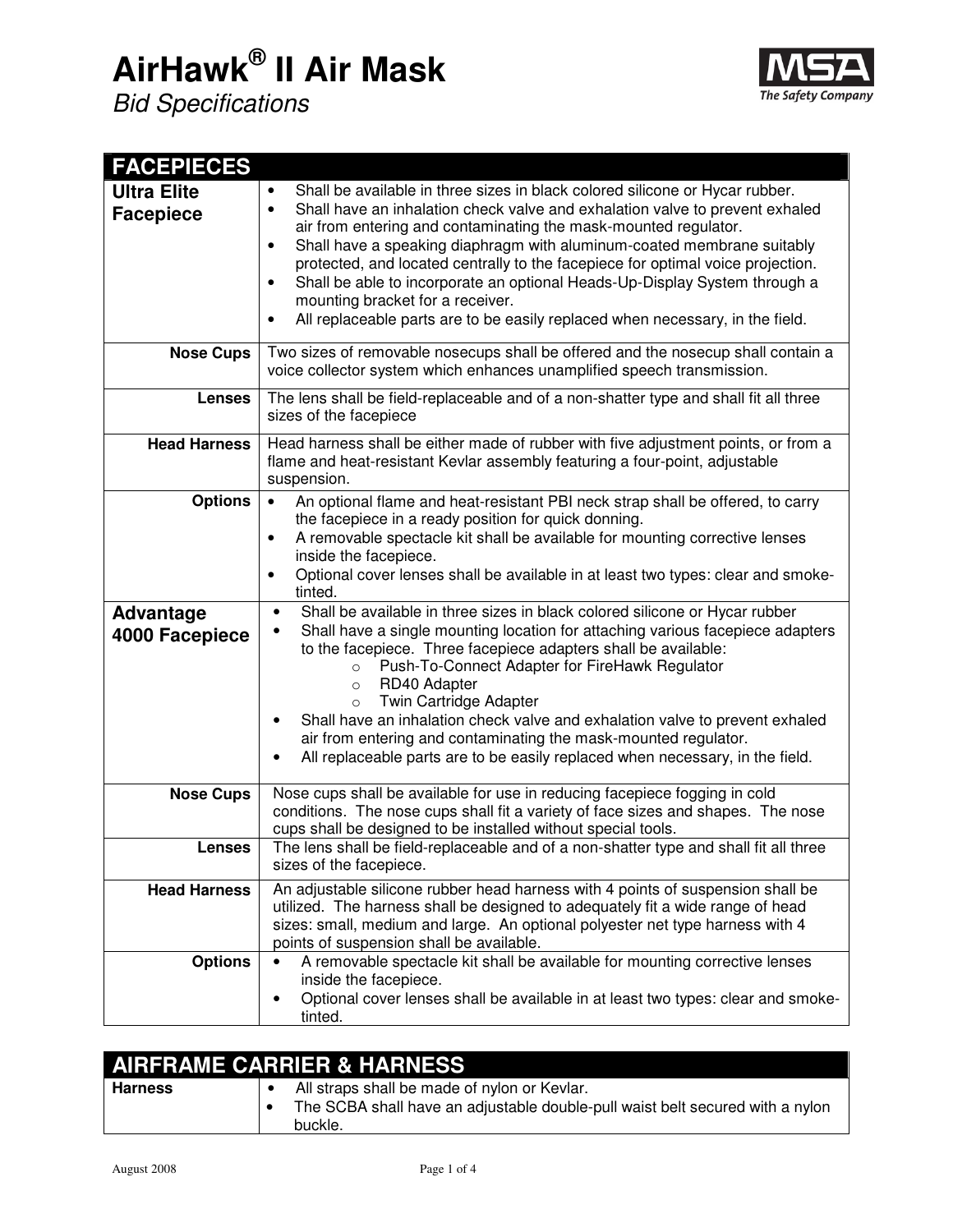|                  | Optional Nomex shoulder pads shall be available in addition to either the nylon<br>$\bullet$<br>or Kevlar shoulder straps.                                                                                                                                                                                                                                                                                                                                                              |
|------------------|-----------------------------------------------------------------------------------------------------------------------------------------------------------------------------------------------------------------------------------------------------------------------------------------------------------------------------------------------------------------------------------------------------------------------------------------------------------------------------------------|
|                  | Each of the shoulder straps shall feature a nylon friction buckle for easy<br>adjustment and retention of pull-straps.                                                                                                                                                                                                                                                                                                                                                                  |
|                  | Optional mid-connect chest strap with snap-type fastener that properly positions<br>the shoulder straps allowing full arm movement shall be available                                                                                                                                                                                                                                                                                                                                   |
|                  | An optional lumbar pad to enhance comfort to the lower back of wearers.<br>The lumbar pad shall also be available with an optional 6-way swivel<br>$\circ$<br>feature to maximize the range of motion and comfort of the user.                                                                                                                                                                                                                                                          |
|                  | All harness components shall be affixed with tri-bar slides and be field-<br>replaceable with no tools required.                                                                                                                                                                                                                                                                                                                                                                        |
| <b>Backplate</b> | The backplate shall be constructed of a glass reinforced composite material<br>٠<br>that conforms to the user's back.                                                                                                                                                                                                                                                                                                                                                                   |
|                  | The backplate shall be equipped with large side handles for pulling and<br>dragging a downed worker to safety.                                                                                                                                                                                                                                                                                                                                                                          |
|                  | The backplate shall be equipped with a centrally located carabiner attachment<br>point for the purpose of dragging a downed worker. The attachment point shall<br>be capable of holding a 1000 lb. load.                                                                                                                                                                                                                                                                                |
|                  | The cylinder band shall be made from either nylon or Kevlar and secured by an<br>adjustable nylon buckle, allowing the band to properly retain various size<br>cylinders. An optional adjustable, stainless steel cylinder band having a quick-<br>opening device at one end to properly retain various size cylinders. The<br>cylinder band must retain its open shape for easy cylinder change-out.<br>The backplate shall be equipped with a first stage regulator slide for ease of |
|                  | cylinder connection.                                                                                                                                                                                                                                                                                                                                                                                                                                                                    |

| <b>CYLINDERS</b>    |                                                                                                                                                                                                                                                                                                                                                                                    |
|---------------------|------------------------------------------------------------------------------------------------------------------------------------------------------------------------------------------------------------------------------------------------------------------------------------------------------------------------------------------------------------------------------------|
| <b>Construction</b> | Low-pressure (2216 psig) cylinders shall be available with in the following<br>materials:<br>all-aluminum<br>fiberglass hoop-wound<br>$\Omega$<br>carbon-wrapped<br>$\Omega$<br>High-pressure (4500 psig) SCBA shall be carbon-wrapped cylinders in 30-, 45-,<br>or 60-minute durations.                                                                                           |
| Valve               | The cylinder shall contain a closing valve which shall incorporate a pressure<br>٠<br>gauge to indicate the pressure in the cylinder at all times. The pressure gauge<br>face shall be luminescent. The handwheel shall be at a 90° angle from the<br>longitudinal plane of the cylinder.<br>The valve shall incorporate a flow control insert to limit the airflow over the first |
|                     | half-rotation of the handwheel, minimizing propulsion thrust in the event the<br>cylinder is mishandled                                                                                                                                                                                                                                                                            |
| Operating           | Cylinders must be available in two operating pressures 2216 & 4500 psi.<br>٠                                                                                                                                                                                                                                                                                                       |
| pressure            | Cylinders with 2216 psig operating pressure must be rated for 30 minutes.<br>Cylinders with 4500 psi operating pressure must be available in 30, 45 and 60<br>minute durations.                                                                                                                                                                                                    |

| <b>REGULATORS</b>                       |                                                                                                                                                                                                                                       |
|-----------------------------------------|---------------------------------------------------------------------------------------------------------------------------------------------------------------------------------------------------------------------------------------|
| <b>First-Stage</b><br><b>Regulators</b> | Reduces the cylinder pressure down to an outlet pressure not to exceed 100<br>psi. Regulator outlet pressure must be adjustable.                                                                                                      |
|                                         | There shall not be more than 14 replacement parts on the regulator.                                                                                                                                                                   |
|                                         | Regulator redundancy shall be achieved by two inter-nested long-life springs.                                                                                                                                                         |
|                                         | The regulator body shall be constructed of a high strength heat treated<br>aluminum alloy, and plated with a Teflon hard coat anodize to minimize<br>corrosion and wear of internal components.                                       |
| <b>Mask-Mounted</b><br>Regulator        | The mask-mounted pressure-demand regulator shall consist of the following:<br>o An over-the-shoulder air-supply hose routed through a shoulder strap<br>tunnel to the first-stage regulator. For durability, the air-supply hose must |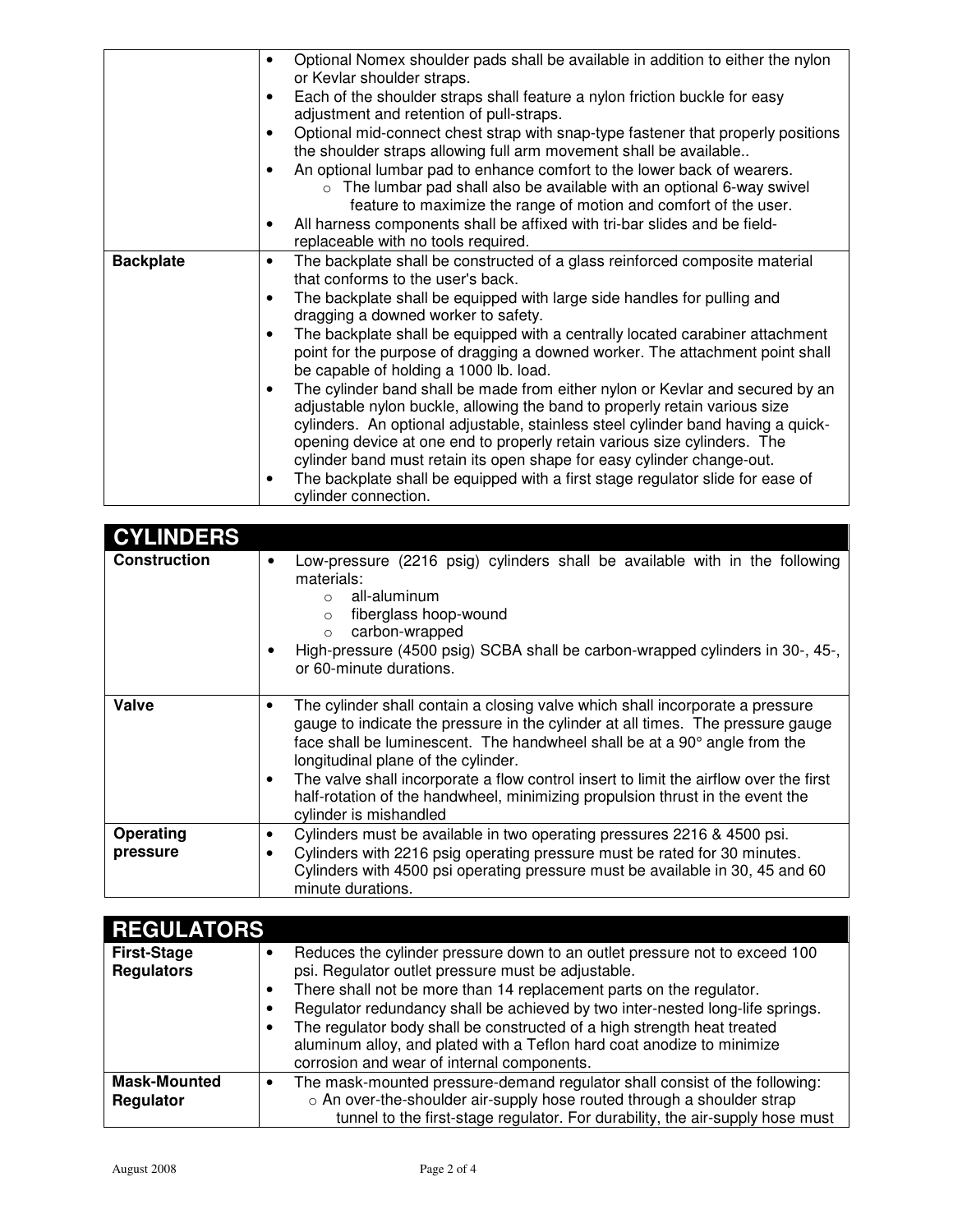|                         | be made of neoprene or silicone from the second stage regulator                     |
|-------------------------|-------------------------------------------------------------------------------------|
|                         | attachment to an inline swivel or quick-connect.                                    |
|                         | o As an option, the detachable regulator must have a push-to-connect                |
|                         | attachment to the facepiece. This option of the regulator shall feature a           |
|                         | non-indexing design, capable of mounting to the facepiece in any                    |
|                         | orientation. In this configuration, the regulator must rotate freely when           |
|                         | connected to the facepiece, maximizing the user's freedom of head                   |
|                         | movement.                                                                           |
|                         | ○ As an option, the detachable regulator must have a slide-to-connect               |
|                         | attachment to the facepiece (for Ultra Elite Facepieces), with an audible           |
|                         | click. The regulator's forked upper attachment slides down a track that is          |
|                         | molded into the inhalation assembly cover of the facepiece. This provides           |
|                         | an ambient air stand-by mode for the regulator, allowing the user to go on          |
|                         | air quickly with a simple push of the regulator into the facepiece. In this         |
|                         | configuration, the regulator must be restricted from rotation after                 |
|                         | attachment to maintain a consistent location of the regulator controls with         |
|                         | respect to the user.                                                                |
|                         | o The second stage regulator shall not obstruct or reduce the field of vision of    |
|                         | the wearer when installed on the facepiece.                                         |
|                         | o When doffing the regulator, the disengagement of the regulator from the           |
|                         | facepiece must simultaneously stop the flow of air.                                 |
|                         | $\circ$ The second stage regulator must not require any tools for disassembly.      |
|                         | Field replaceable parts in the second stage regulator are not to exceed a           |
|                         | count of 28 parts.                                                                  |
| <b>Primary Low</b>      | An audible alarm shall be an air-actuated, self-cocking, continuous ringing audible |
| <b>Pressure Warning</b> | warning bell automatically operating when air pressure in the supply cylinder       |
| <b>Device</b>           | reaches approximately 25% of the rated service life.                                |

| <b>OPTIONS</b>          |                                                                      |                                                                                                                                                                                                                                                                      |
|-------------------------|----------------------------------------------------------------------|----------------------------------------------------------------------------------------------------------------------------------------------------------------------------------------------------------------------------------------------------------------------|
| <b>Air Line</b>         |                                                                      | An optional air line attachment shall be available allowing the user to connect into<br>an independent air source, up to 300 feet away. This shall allow the worker to the<br>capability of an airline respirator and SCBA all in one, allowing the worker to select |
|                         | their air source based on the task at hand.                          |                                                                                                                                                                                                                                                                      |
|                         |                                                                      |                                                                                                                                                                                                                                                                      |
| <b>Heads-Up-Display</b> |                                                                      | The Heads-Up-Display (HUD) System shall be wireless to eliminate snag                                                                                                                                                                                                |
| (Ultra Elite            |                                                                      | hazards and provide modularity for easy maintenance. It shall be comprised of                                                                                                                                                                                        |
| Facepieces only)        | two primary components 1) Integrated Transmitter and 2) Receiver     |                                                                                                                                                                                                                                                                      |
|                         | ٠                                                                    | The HUD Receiver shall provide the user with the remaining volume of air in                                                                                                                                                                                          |
|                         | their cylinder in 25% increments through a series of 4 colored LEDs. |                                                                                                                                                                                                                                                                      |
|                         |                                                                      | The light logic used to convey remaining cylinder volume shall be as follows:                                                                                                                                                                                        |
|                         | Four Green Lights                                                    | 76 to 100% Cylinder Volume                                                                                                                                                                                                                                           |
|                         | Three Green Lights                                                   | 51 to 75% Cylinder Volume                                                                                                                                                                                                                                            |
|                         | Two Flashing Amber Lights                                            | 26 to 50% Cylinder Volume                                                                                                                                                                                                                                            |
|                         | Flashing Red Light                                                   | 0 to 25% Cylinder Volume                                                                                                                                                                                                                                             |
|                         |                                                                      |                                                                                                                                                                                                                                                                      |
|                         | The HUD System shall allow the user to select between two modes of   |                                                                                                                                                                                                                                                                      |
|                         |                                                                      | operation, a 1) Continuous lights on mode or 2) an Intermittent lights on mode                                                                                                                                                                                       |
|                         | for power conservation.                                              |                                                                                                                                                                                                                                                                      |
|                         |                                                                      | The HUD Receiver shall incorporate a light sensor that senses ambient light                                                                                                                                                                                          |
|                         |                                                                      | conditions automatically adjusting the display to one of 16 pre-programmed                                                                                                                                                                                           |
|                         | light intensities.                                                   |                                                                                                                                                                                                                                                                      |
|                         | ٠                                                                    | The HUD Receiver shall provide the user and their partner (by means of a                                                                                                                                                                                             |
|                         | buddy light) with a visual alarm indication of a low air cylinder.   |                                                                                                                                                                                                                                                                      |
|                         | $\bullet$                                                            | The HUD Transmitter shall incorporate a refresh button that permits a user to                                                                                                                                                                                        |
|                         | update their display or change the receiver's mode of operation      |                                                                                                                                                                                                                                                                      |
|                         | The receiver shall use two AA alkaline batteries.<br>٠               |                                                                                                                                                                                                                                                                      |
|                         |                                                                      | The HUD must be immune to radio frequency interference (RFI), and must                                                                                                                                                                                               |
|                         | function properly in the close proximity of hand-held radios.        |                                                                                                                                                                                                                                                                      |
|                         |                                                                      |                                                                                                                                                                                                                                                                      |